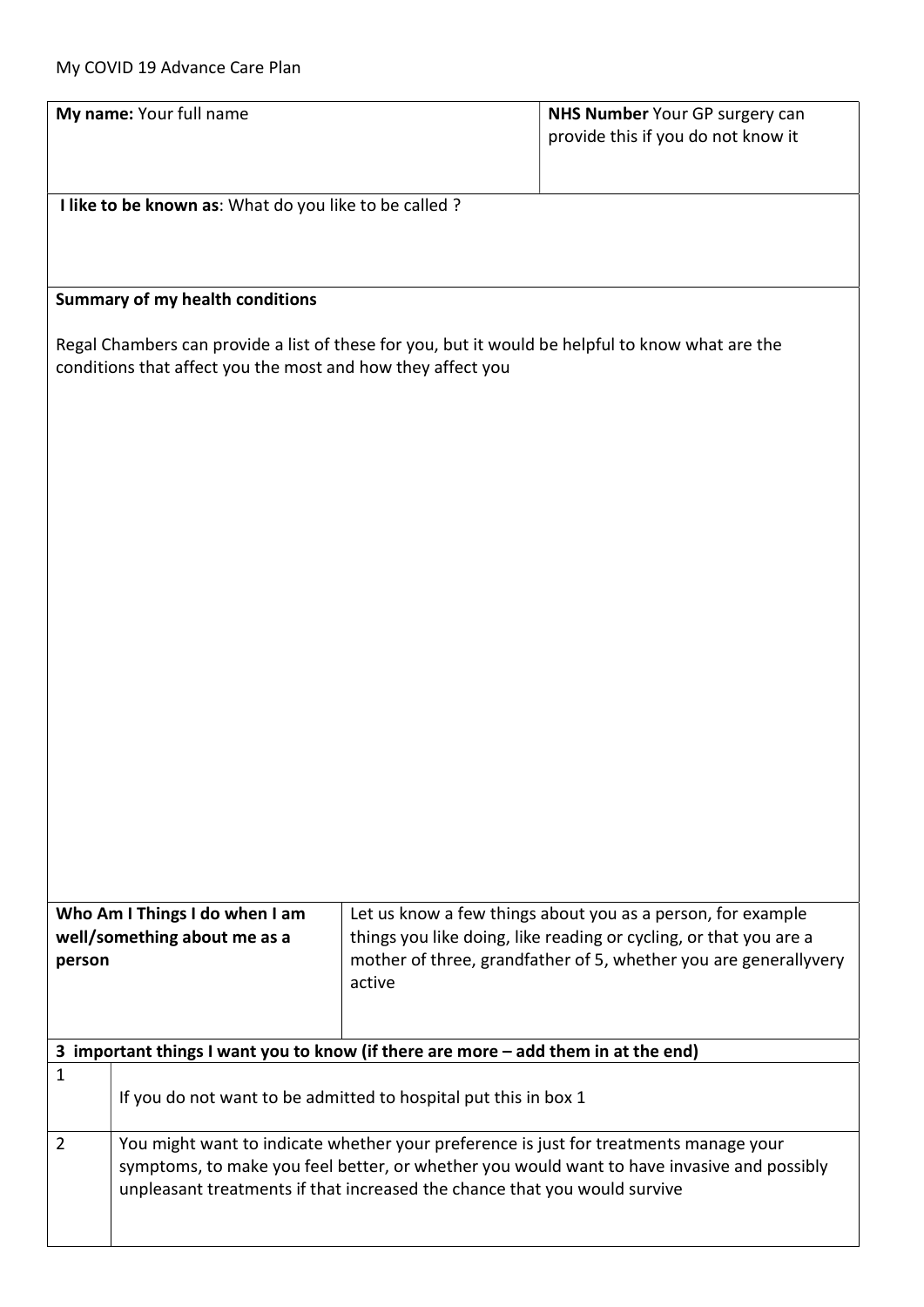| 3                                             | Other useful information you could include in this section:              |                                                |                                                                                        |  |  |
|-----------------------------------------------|--------------------------------------------------------------------------|------------------------------------------------|----------------------------------------------------------------------------------------|--|--|
|                                               | How you react if you are very stressed                                   |                                                |                                                                                        |  |  |
|                                               | Any treatments that you would not want to have even if they were advised |                                                |                                                                                        |  |  |
|                                               | If you have a phobia of needles or of being sick                         |                                                |                                                                                        |  |  |
|                                               |                                                                          |                                                | If your blood pressure or temperature are usually low (tell us what is normal for you) |  |  |
|                                               |                                                                          |                                                | If you have made a lasting power of attorney for health and welfare                    |  |  |
|                                               |                                                                          |                                                |                                                                                        |  |  |
|                                               |                                                                          |                                                |                                                                                        |  |  |
|                                               | Medication I take                                                        |                                                |                                                                                        |  |  |
|                                               |                                                                          |                                                |                                                                                        |  |  |
|                                               |                                                                          | A list of your medication, doses and frequency |                                                                                        |  |  |
|                                               |                                                                          |                                                |                                                                                        |  |  |
|                                               |                                                                          |                                                |                                                                                        |  |  |
|                                               |                                                                          |                                                |                                                                                        |  |  |
|                                               |                                                                          |                                                |                                                                                        |  |  |
|                                               |                                                                          |                                                |                                                                                        |  |  |
|                                               |                                                                          |                                                |                                                                                        |  |  |
|                                               |                                                                          |                                                |                                                                                        |  |  |
|                                               |                                                                          |                                                |                                                                                        |  |  |
|                                               |                                                                          | How my medication is administered              | Can you swallow tablets and/or capsules? Is your                                       |  |  |
|                                               |                                                                          |                                                | medication given via a feeding tube?                                                   |  |  |
|                                               |                                                                          |                                                |                                                                                        |  |  |
|                                               |                                                                          |                                                |                                                                                        |  |  |
|                                               | How I communicate                                                        |                                                | Can you speak or do you communicate in another way? If                                 |  |  |
|                                               |                                                                          |                                                | you do not speak and/or understand English do you have                                 |  |  |
|                                               |                                                                          |                                                | a family member who interpets for you? Or would you                                    |  |  |
|                                               |                                                                          |                                                | prefer a professional interpreter if there is one available?                           |  |  |
|                                               |                                                                          |                                                | If you are unable to speak, how would people know that                                 |  |  |
|                                               |                                                                          |                                                | you were upset or in pain?                                                             |  |  |
|                                               |                                                                          |                                                |                                                                                        |  |  |
|                                               |                                                                          |                                                |                                                                                        |  |  |
|                                               |                                                                          |                                                |                                                                                        |  |  |
|                                               | My emergency contacts                                                    |                                                | List the names and numbers of people you would like us                                 |  |  |
|                                               |                                                                          |                                                |                                                                                        |  |  |
|                                               |                                                                          |                                                | to contact in an emergency                                                             |  |  |
| Name:                                         |                                                                          |                                                |                                                                                        |  |  |
|                                               |                                                                          |                                                |                                                                                        |  |  |
|                                               | Relationship to me:                                                      |                                                |                                                                                        |  |  |
|                                               |                                                                          |                                                |                                                                                        |  |  |
|                                               | Telephone number                                                         |                                                |                                                                                        |  |  |
|                                               |                                                                          |                                                |                                                                                        |  |  |
|                                               | Do they have a copy of this plan?                                        |                                                | Yes/No This is so we know who knows about your plan                                    |  |  |
|                                               |                                                                          |                                                | and who we can contact about it if we need to do so                                    |  |  |
| Are they listed as one of your attorneys on a |                                                                          |                                                | Yes/No                                                                                 |  |  |
| lasting power of attorney for health and      |                                                                          |                                                |                                                                                        |  |  |
| Name:                                         |                                                                          |                                                |                                                                                        |  |  |
|                                               |                                                                          |                                                |                                                                                        |  |  |
|                                               |                                                                          |                                                |                                                                                        |  |  |
| Relationship to me:                           |                                                                          |                                                |                                                                                        |  |  |
|                                               |                                                                          |                                                |                                                                                        |  |  |
| Telephone number                              |                                                                          |                                                |                                                                                        |  |  |
|                                               |                                                                          |                                                |                                                                                        |  |  |
| Do they have a copy of this plan?             |                                                                          |                                                | Yes/No                                                                                 |  |  |
| Are they listed as one of your attorneys on a |                                                                          |                                                | Yes/No                                                                                 |  |  |
| lasting power of attorney for health and      |                                                                          |                                                |                                                                                        |  |  |